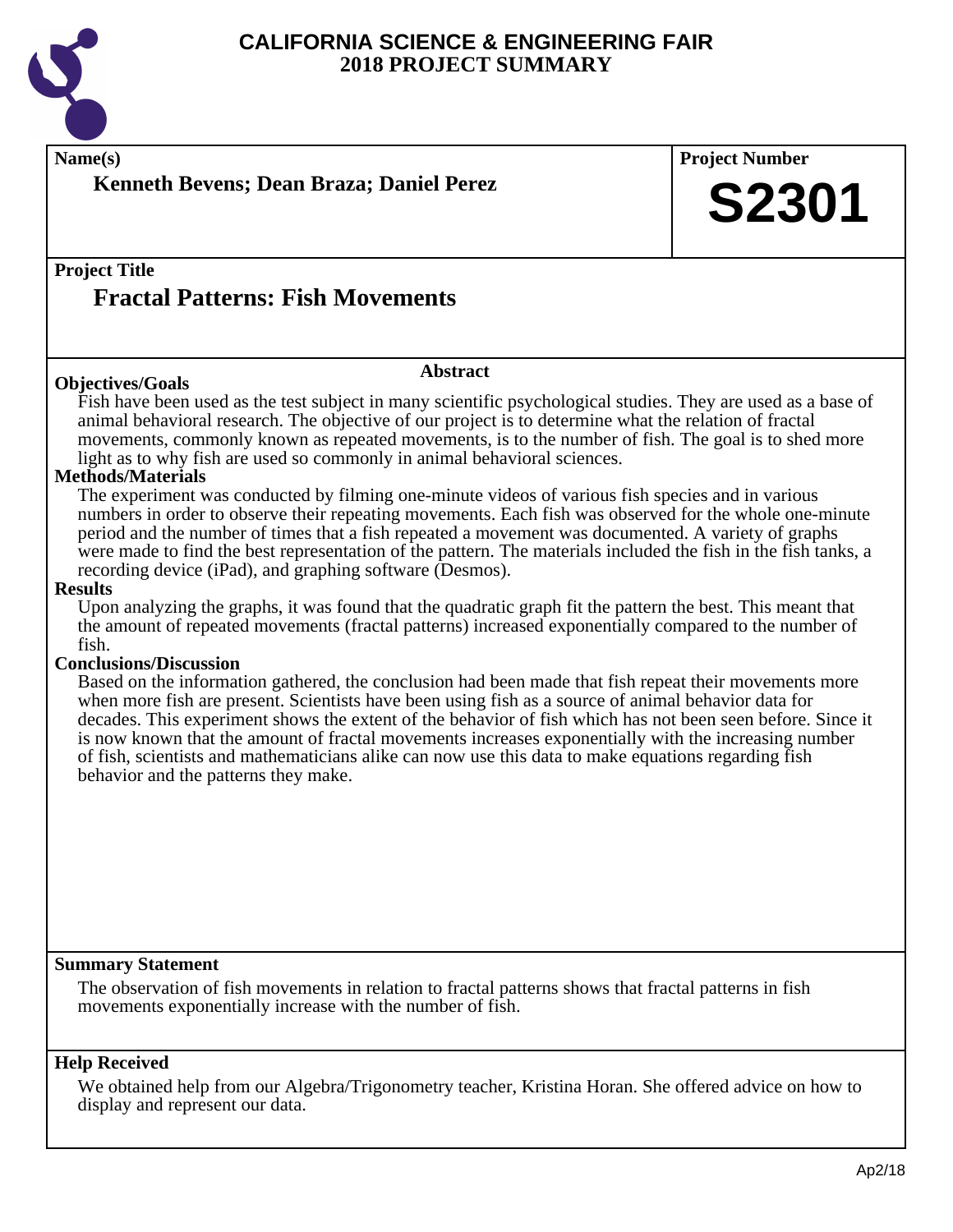

**Titash Biswas**

**Name(s) Project Number**

# **S2302**

#### **Project Title**

## **Wnt6 in Progenitor Maintenance During Hematopoiesis: A Potential Biomarker for Acute Myeloid Leukemia (AML)**

#### **Objectives/Goals**

**Abstract**

Hematopoiesis, or blood cell development, is a strictly regulated process and the maintenance of blood progenitors requires various pathways in cells. Deregulation of these processes will result in malignancies, such as leukemia. I used Drosophila melanogaster, where hematopoietic development and functions are similar to those in vertebrate systems, as a model system of hematopoiesis. In Drosophila, hematopoiesis occurs in the lymph gland, where blood progenitors undergo a differentiation process or become quiescent. The objective of this study was to characterize the role of Wnt6 in progenitor maintenance pathways during hematopoiesis.

#### **Methods/Materials**

The fly stock, UAS-Dcr2; Hml-DsRed, domemeso-GAL4-GFP, was crossed with three different RNA interference lines to observe the RNAi phenotype, with differentiated cells marked by Hemolectin DsRed and progenitor cells by domemeso>GFP in the progeny of the cross. A Wnt6 over-expression line was also used to determine the role of Wnt6 in the progenitor maintenance pathway. Z-stack images were taken of lymphs glands dissected during larval development. Imaris software was used to create digital 3D reconstructions of each lymph gland and to count the different cell types based on fluorescence. The resulting quantitative data was analyzed for statistical significance using GraphPad Prism.

#### **Results**

RNA-interference mediated depletion of Wnt6 demonstrated a phenotype of over-differentiation and trends of decreased progenitor and intermediate progenitor populations. Overgrowth of secondary lobes and nodes of differentiated cells were also observed. Over-expression of Wnt6 resulted in a strong progenitor maintenance phenotype, indicating that Wnt6 is a crucial regulator of the progenitor maintenance pathway during hematopoiesis. This study revealed that Wnt6 signaling triggers progenitors into a G2 phase arrest and quiescence and was found to be involved in the beta-catenin mediated canonical pathway.

#### **Conclusions/Discussion**

The involvement of Wnt6 in both progenitor and intermediate progenitor differentiation processes through the G2 arrest and beta-catenin mediated canonical pathways suggests its potential as a biomarker for Acute Myeloid Leukemia, characterized by excess immature blood cells. These new developments can lead to a better understanding of the pathogenesis of relevant hematologic malignancies and can have therapeutic applications.

#### **Summary Statement**

RNA-interference mediated depletion and UAS over-expression of Wnt6 demonstrated the role of Wnt6 in the regulation of the progenitor maintenance pathways during hematopoiesis in Drosophila.

#### **Help Received**

Dr. Utpal Banerjee, my advisor, and Dr. Lauren Goins, my mentor, advised me throughout my research project and gave me access to laboratory facilities in the UCLA Department of Molecular, Cellular, and Developmental Biology.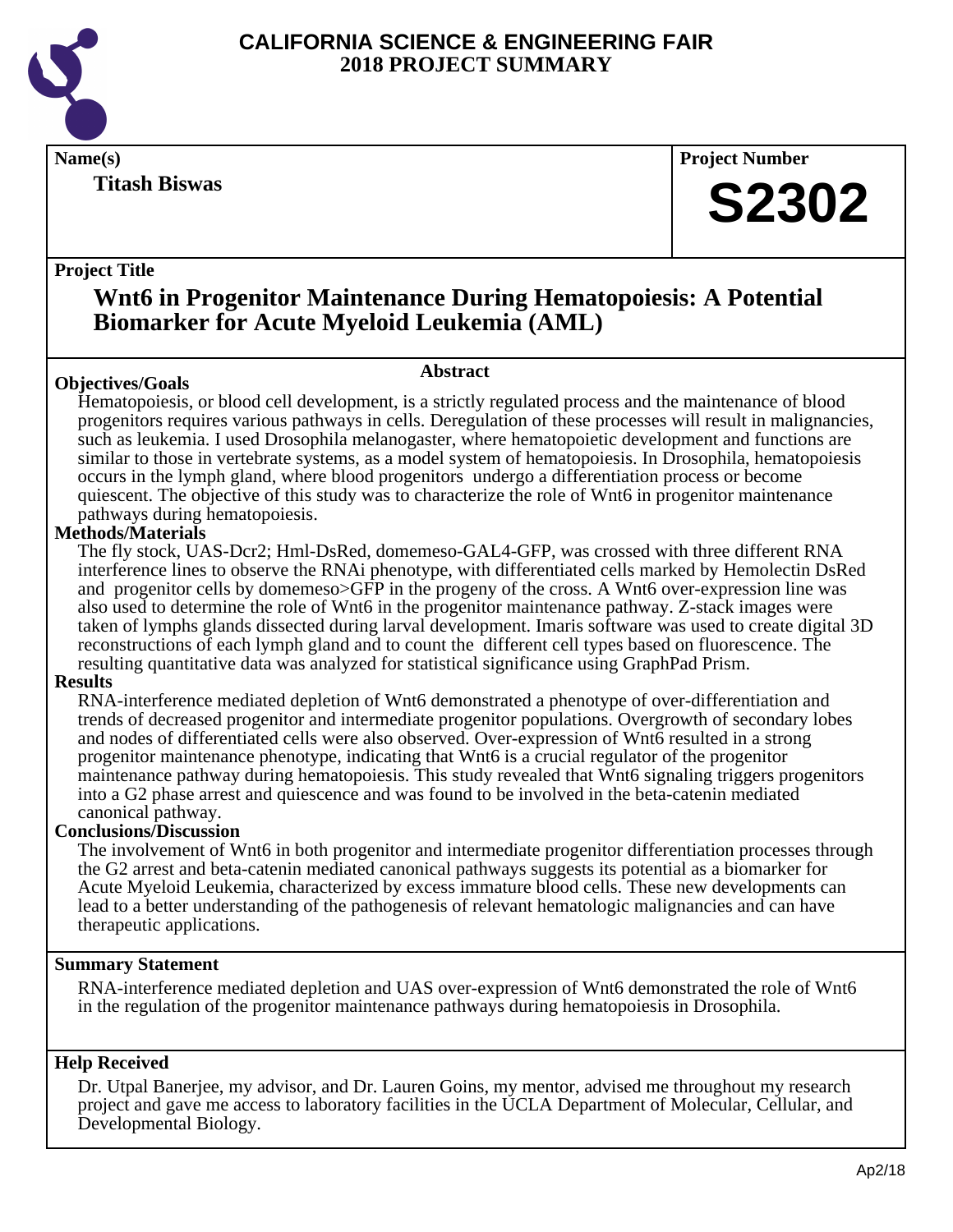

**Joshua De Leon Olivas**

**Name(s) Project Number**

# **S2303**

#### **Project Title**

### **The Mitey Roach Exchange: Examining the Effects of Mite Transplantation and Removal in Gromphadorhina portentosa**

#### **Abstract**

**Objectives/Goals** This project investigates whether there is a stable average number of body mites on roaches and whether mites are morphologically different for males or female roaches because mites on female roaches may have special benefit from resources during the production of an egg sac. The hypothesis is that transplanting mites between roaches will have no effect on the roaches, but that the number of mites will remain stable due to limitations of resources available on the roach's body for the mites.

#### **Methods/Materials**

While monitoring general health, roaches were labeled with small pieces of duct tape, weighed, and kept in a general terrarium. Roaches were selected based on size and sex to brushed off body mites and exchange with that of another roach. After the transplant, roaches were isolated into plastic drawers, to prevent transfer of mites through direct roach contact. Roaches were observed daily for either 2 or 4 week cycles. Mites were then examined at 40x and 200x magnification under a light microscope.

#### **Results**

Roaches often rest in group huddles, regardless of temperature, which included both male and females. Most mites tend to be found near the body openings ("arm-pits") of the roaches, although some are typically present on the back. Four roaches died when in isolation after mite transplants. No roaches died in the general (non-testing) habitat. One female gave birth to a full set of babies once in isolation. A chi-squared goodness of fit statistical test was originally intended to compare observed versus expected numbers of mites, however, was used to assess probability of roach death due to mite loss.

#### **Conclusions/Discussion**

Results of this experiment refute the hypothesis that the mites have no effect on the roaches. Since the roaches were handled daily, the roach deaths were not likely due to handling, and so it is believed that the mite transplant had an effect. No roaches that were kept in isolation without a transplant died. The implications of this invertebrate study is that humans also have body mites. There is belief that these mites, which are passed maternally, are not only beneficial, but that they are actually necessary for the health of the organism. This might change the way doctors deal with the delivery of babies or in monitoring the methods of sterilizing skin when treating people for surgery.

#### **Summary Statement**

This study of transplanting roach mites discovered that the mites might play an essential role in the life of the roach, which is an idea that can be extended to the relationship of a human's personal microbiome to their overall health.

#### **Help Received**

My teacher helped me enter the qualifying fairs and provided me with space and equipment at school. I met with an entomology professor at Santa Clara University who helped me figure out a way to label the roaches with tape because markers and nail polish weren#t working.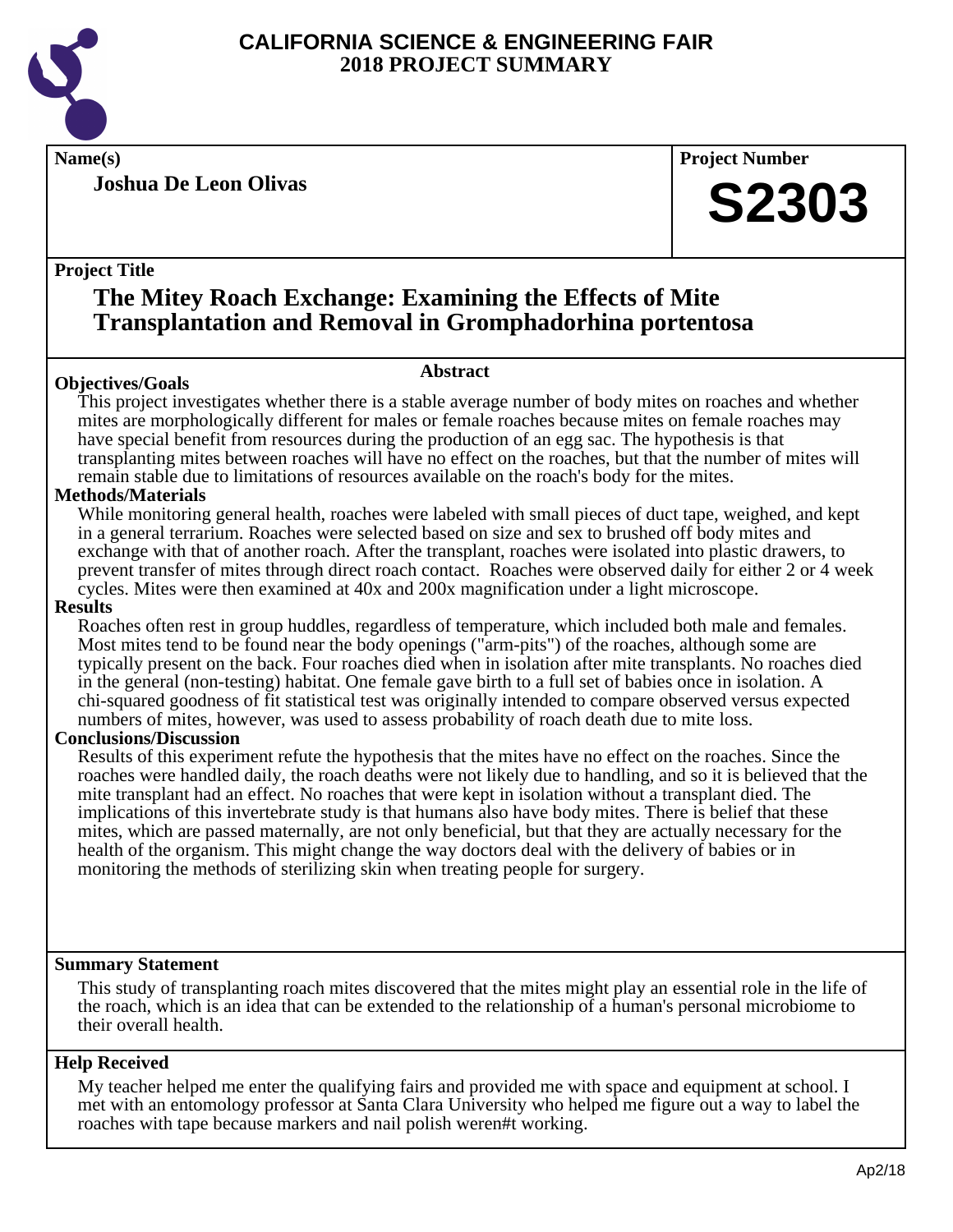

#### **Panna Gattyan**

**Name(s) Project Number**

# **S2304**

#### **Project Title**

# **Caenorhabditis elegans Behavioral Effects of Synapsin RNAi Silencing**

**Abstract**

#### **Objectives/Goals**

In my project I investigate the behavioral differences that arise from the RNA isilencing of the Synapsin gene ortholog, SNN-1, in the Caenorhabditis elegans nematode worm. I predicted that the silencing of the Synapsin protein in C. elegans causes atypical, detrimental behavior.

#### **Methods/Materials**

I assayed dumpy worms (non-N2) to understand their normal behavior. I injected some with RNAi, a 19 nucleotide sequence which would silence the translation of the gene. In the same solution I also injected the worms with transforming DNA, which would transform the dumpy worms into N2 wild-type worms. Worms that became N2 after injection indicated also a successful injection of the RNAi. I assayed these worms, comparing them to the control worms which I only injected with the transforming DNA but not the RNAi. Assays include observing defecation rates and touching the worms with an eyebrow to test knee-jerk response. I used my school's microscopes and ordered the RNAi from the company Millipore Sigma. To inject the worms with RNAi, I needed to use Caltech's micro-injector, which I was not permitted to use, so my mentor Dr. Gonzalez performed the injections themselves. I used the Wormbase to find the nucleotide sequence to order, and WormBook to explore C. elegans research and experimental methods.

#### **Results**

Control worms exhibited normal behavior, defecation rates, and touch responses. The worms with the silencing of Synapsin exhibited neurological problems such as insensitivity to touch, jerky movements, inconsistent defecation, lethargy, and lack of eating.

#### **Conclusions/Discussion**

The role of synapsin (SNN-1) in the behavior and healthy functioning of the worms is not immediately fatal but does cause severe defects. As an ortholog of Synapsin, a mammalian neural gene, the study of SNN-1 in C. elegans can help further understand the genetic factors behind neurological disorders.

#### **Summary Statement**

I investigated the behavioral changes which arise in C. elegans nematode worms after I silence the SNN-1 gene (ortholog of Synapsin).

#### **Help Received**

My mentor Dr. Aidyl Gonzalez provided me with the C. elegans worms, and injected the experimental worms at Caltech. She also demonstrated to me how to properly take care of C. elegans worms.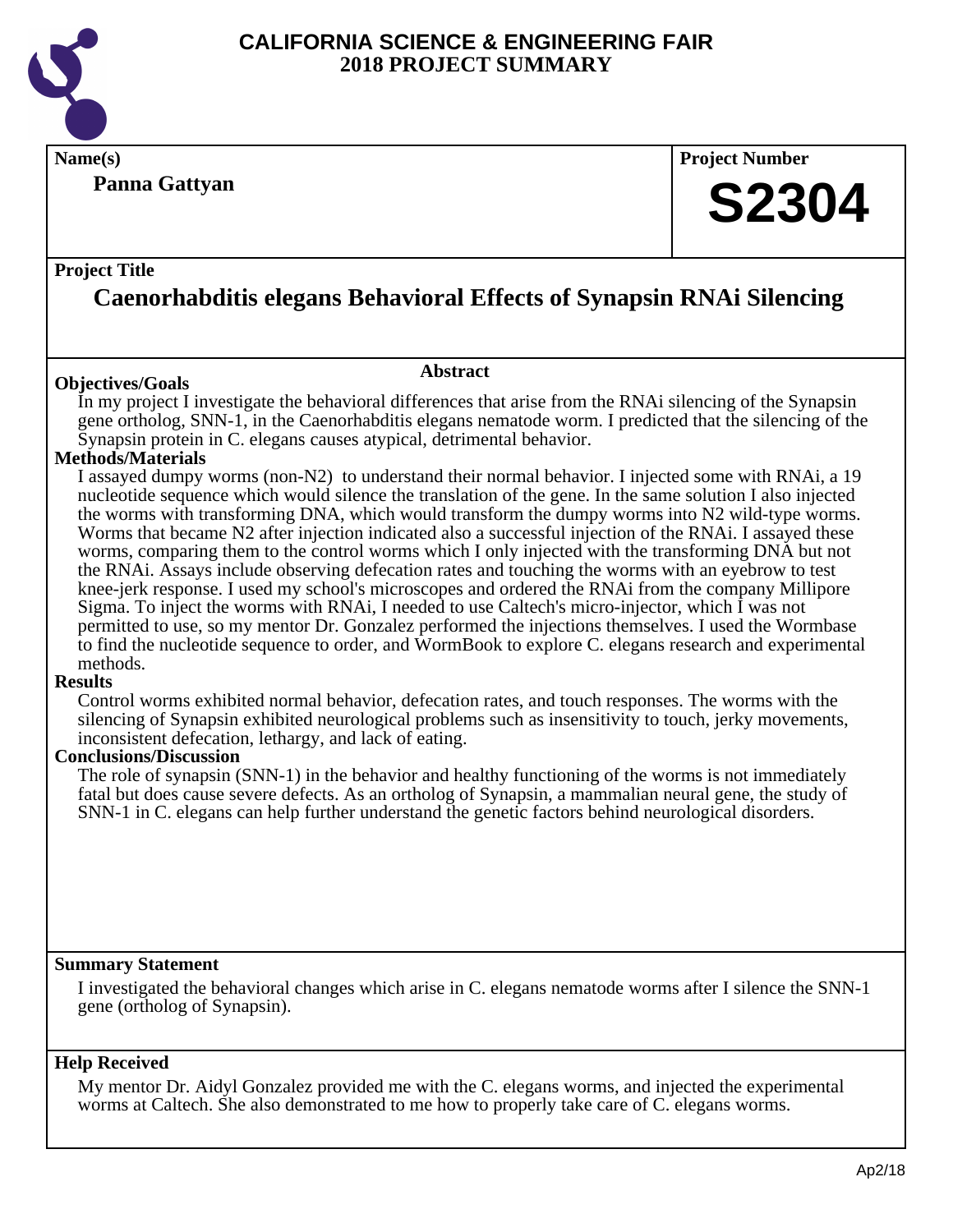

| Name(s)                                                                                                                                                                 |                                                                                                                                                                                                                                                                                                                                                                                                                                                                                                                                                                                                                                                                                                                                                                                                                                                                                                                                                                                                                                                                                                                                                         | <b>Project Number</b> |
|-------------------------------------------------------------------------------------------------------------------------------------------------------------------------|---------------------------------------------------------------------------------------------------------------------------------------------------------------------------------------------------------------------------------------------------------------------------------------------------------------------------------------------------------------------------------------------------------------------------------------------------------------------------------------------------------------------------------------------------------------------------------------------------------------------------------------------------------------------------------------------------------------------------------------------------------------------------------------------------------------------------------------------------------------------------------------------------------------------------------------------------------------------------------------------------------------------------------------------------------------------------------------------------------------------------------------------------------|-----------------------|
| <b>Jules T. Hoang</b>                                                                                                                                                   |                                                                                                                                                                                                                                                                                                                                                                                                                                                                                                                                                                                                                                                                                                                                                                                                                                                                                                                                                                                                                                                                                                                                                         | <b>S2305</b>          |
| <b>Project Title</b>                                                                                                                                                    | The Effects of Temperature and Time on Bees on A. cordifolia                                                                                                                                                                                                                                                                                                                                                                                                                                                                                                                                                                                                                                                                                                                                                                                                                                                                                                                                                                                                                                                                                            |                       |
|                                                                                                                                                                         | <b>Abstract</b>                                                                                                                                                                                                                                                                                                                                                                                                                                                                                                                                                                                                                                                                                                                                                                                                                                                                                                                                                                                                                                                                                                                                         |                       |
| <b>Objectives/Goals</b><br><b>Methods/Materials</b><br>A. cordifolia<br>Canon HF200<br>Olympus D5<br>Tripod<br><b>Results</b><br><b>Conclusions/Discussion</b><br>bees. | The purpose of this experiment is to observe and record the behavior of the times bees pollinate and<br>whether temperature and time affect the number of bees throughout the day. Along with the behavior of<br>pollinating bees, to observe the ways of how invasive plant species thrive in a chaparral environment<br>through how much it's pollinated. Because bees have been in detrimental population decline, my<br>experiment can provide useful information to the favorable pollination conditions of these key species.<br>The result of recording the flowers and observing the insects was temperature definitely having an effect<br>of the amount of bee activity. However, not being dramatic because of the chaparral environment. In<br>addition, 12pm-1pm resulted in the most bee activity.<br>After filming A. cordifolia for nine days, I counted the number amount of bees that entered the screen for<br>each day. The higher the temperature of the day, the number of bees increased and the colder the day, the<br>less. In addition, the times that the bees most favored was from 12-1pm, resulting in the most amount of |                       |
| <b>Summary Statement</b><br>of pollinating bees.                                                                                                                        | After filming a type of invasive species for 9 days, temperature and time do have an effect on the number                                                                                                                                                                                                                                                                                                                                                                                                                                                                                                                                                                                                                                                                                                                                                                                                                                                                                                                                                                                                                                               |                       |

### **Help Received**

Mr. Hunt: helped develop my project by giving me different species of plants I could've used.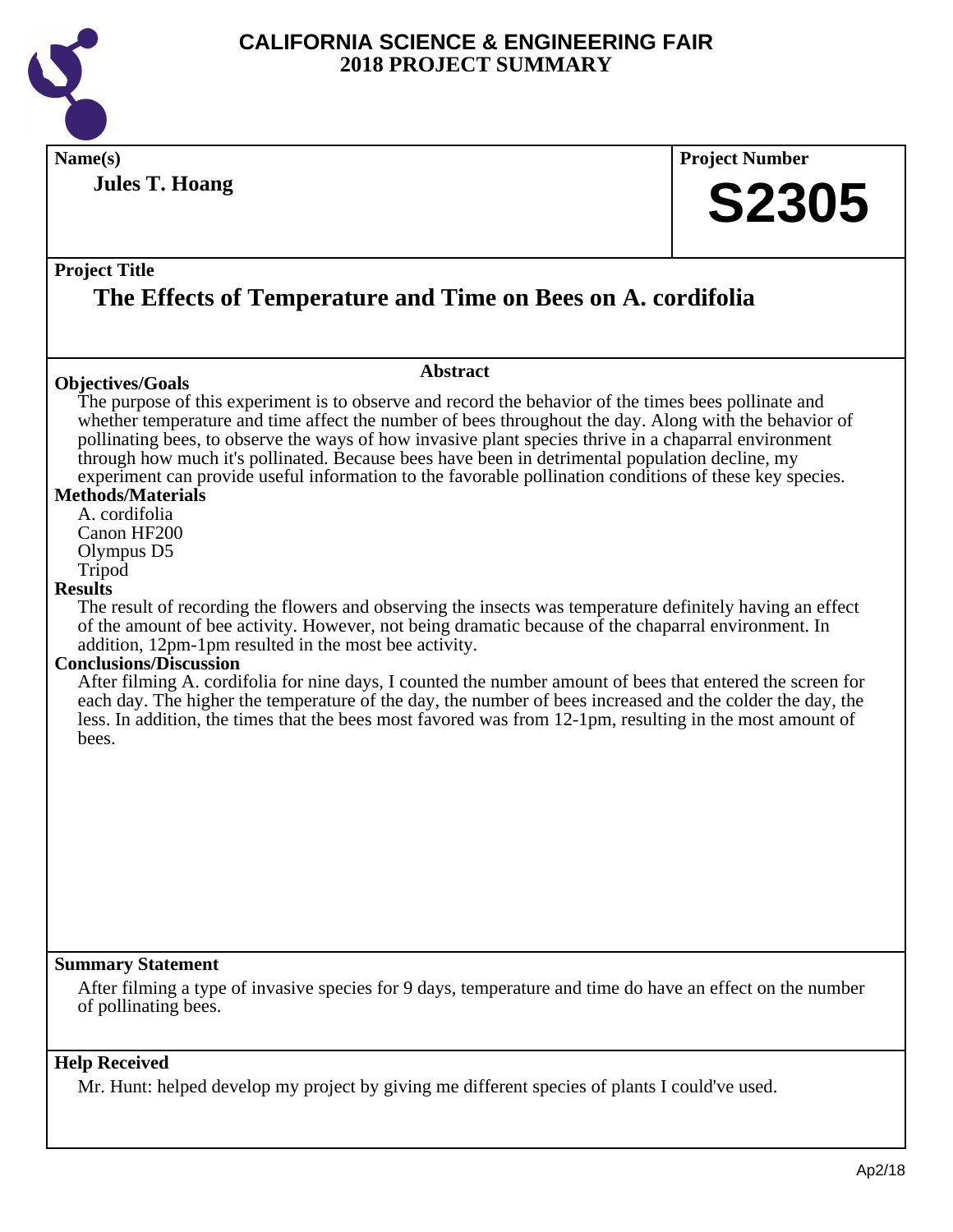

**Grace H. Jardon**

**Name(s) Project Number**

# **S2306**

#### **Project Title**

### **Epidemiology and Treatment of Spinose Ear Ticks on a California Dairy**

#### **Abstract**

**Objectives/Goals** The objective of these studies is to determine potential control methods for spinose ear ticks on dairies. The studies include observations on when the animals become infested, where the adult ticks live, and in vitro and in vivo analysis of treatment options.

#### **Methods/Materials**

Four separate experiments were conducted:

1) Nymph stage ticks harvested from the ears of cows were subjected to one of three treatments (Control, Mineral Oil, and CyLence Ultra ear tag piece). The ticks were observed periodically and recorded as dead or alive. 

2) In order to determine where adult ticks are living (and thus laying eggs and supplying the next generation of ticks), one-liter bedding samples from four locations in 30 freestalls were sifted through a 4.75 mm screen.

3) In order to describe the pattern of infestation, primiparous animals in the fresh pen were examined for ticks.

4) Ear tags were inserted in the ears of fifty primiparious animals before calving. Cows were examined at 28-54 days after calving.

#### **Results**

1) All oil treated ticks, 74% of ear tag treated ticks, and 8% of control ticks were dead by 24 hours. The ear tag treatment incapacitated the ticks immediately.

2) Adult ticks were found in 20% of the samples in the undisturbed area in the front of the stall. No ticks were found in the other three freestall areas.

3) Only 8% of the animals had ticks in the first week of lactation. By the third week 96% of the animals had ticks. Animals on this dairy freshen with no ticks but by several weeks are close to 100% infested. This information implies that the reservoir for adults/eggs/larvae is in the freestalls.

4) The treated cows had no ticks and 25% of the control cows had ticks.

#### **Conclusions/Discussion**

The contribution of this study is threefold. First, approved ear tags and mineral oil are effective treatments for the infested cows. Second, by identifying the location of the adult ticks, a more effective system for disrupting the tick lifecycle can be implemented through raking and freestall modification. Third, Efforts to control the ticks can be concentrated in the milking herd as the animals become infested after calving.

#### **Summary Statement**

I determined the reservoir of adult spinose ear ticks is in the undisturbed bedding in the front of the stalls, animals calve without ticks and become infested within 3 weeks, and Cylence Ultra ear tags are an effective method of control.

#### **Help Received**

Dairyman: Animals and help. David Kattes (Tarleton SU) and Alec Gerry (UC Riverside): Helped understanding ticks. Mike Overton (Elanco): Statistics. Rick Peyton (Valley Vets): Introduced issue. Phillip Jardon (Elanco): Equipment and guidance. Brett Davis (Bayer): Ear tags.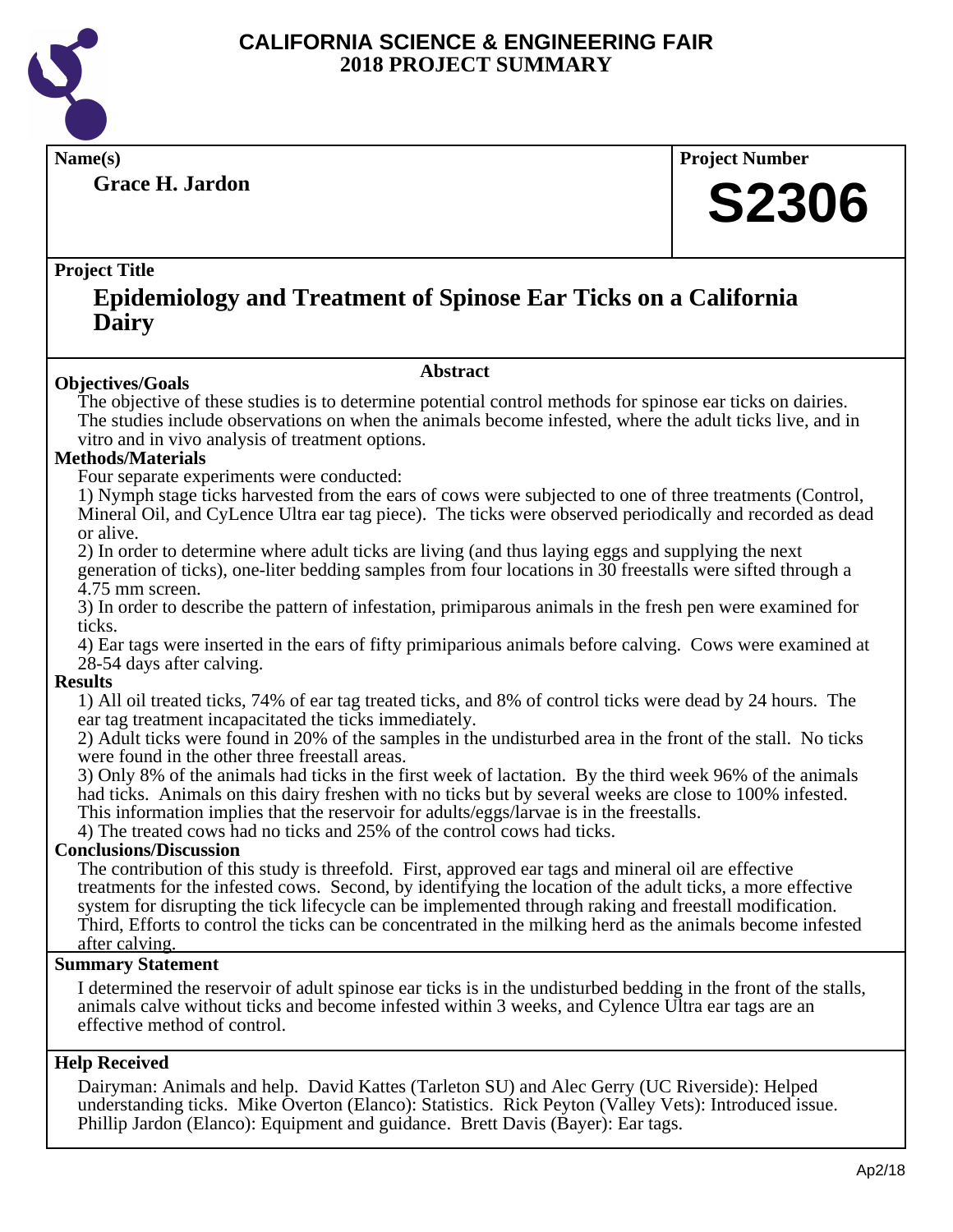

| Name(s)                                                                                                                                                                                                                                                                                                                                            | <b>Project Number</b> |  |  |
|----------------------------------------------------------------------------------------------------------------------------------------------------------------------------------------------------------------------------------------------------------------------------------------------------------------------------------------------------|-----------------------|--|--|
| <b>Homin Key</b>                                                                                                                                                                                                                                                                                                                                   | <b>S2307</b>          |  |  |
|                                                                                                                                                                                                                                                                                                                                                    |                       |  |  |
| <b>Project Title</b>                                                                                                                                                                                                                                                                                                                               |                       |  |  |
| <b>Building an Effective System to Improve the Placement and Growth of</b><br><b>Mycelium in Its Effect towards Bees and Varroa Mites</b>                                                                                                                                                                                                          |                       |  |  |
| <b>Abstract</b>                                                                                                                                                                                                                                                                                                                                    |                       |  |  |
| <b>Objectives/Goals</b><br>The objective of this project is to find the best way to place Mycelium in a bee farm environment and to<br>see its effect on honey bees and the Varroa Mites. I implemented a Mycelium Box that was placed outside<br>of the colony while the mycelium frame was placed inside the colony.<br><b>Methods/Materials</b> |                       |  |  |
| I used Mycelium that was obtained by a commercial product (Back to the Roots: Mushroom Farm Kit). I<br>was also given 18 bee colonies by a local bee keeper.<br><b>Results</b>                                                                                                                                                                     |                       |  |  |
| The Mycelium box and mycelium frame were compared. The Mycelium box showed greater number of<br>deaths in Varroa Mites and showed a more active hive.<br><b>Conclusions/Discussion</b>                                                                                                                                                             |                       |  |  |
| The performance of the Mycelium box showed that Mycelium should be placed in an open environment<br>and that the Mycelium is also effecting the activeness of the bees.                                                                                                                                                                            |                       |  |  |
|                                                                                                                                                                                                                                                                                                                                                    |                       |  |  |
|                                                                                                                                                                                                                                                                                                                                                    |                       |  |  |
|                                                                                                                                                                                                                                                                                                                                                    |                       |  |  |
|                                                                                                                                                                                                                                                                                                                                                    |                       |  |  |
|                                                                                                                                                                                                                                                                                                                                                    |                       |  |  |
|                                                                                                                                                                                                                                                                                                                                                    |                       |  |  |
|                                                                                                                                                                                                                                                                                                                                                    |                       |  |  |
|                                                                                                                                                                                                                                                                                                                                                    |                       |  |  |
| <b>Summary Statement</b><br>I compared Mycelium's effect on the bees and Varroa mites in a close and open environment.                                                                                                                                                                                                                             |                       |  |  |
| <b>Help Received</b><br>I designed the Box and Frame but received supervision when testing with the Bees by Bee Keepers.                                                                                                                                                                                                                           |                       |  |  |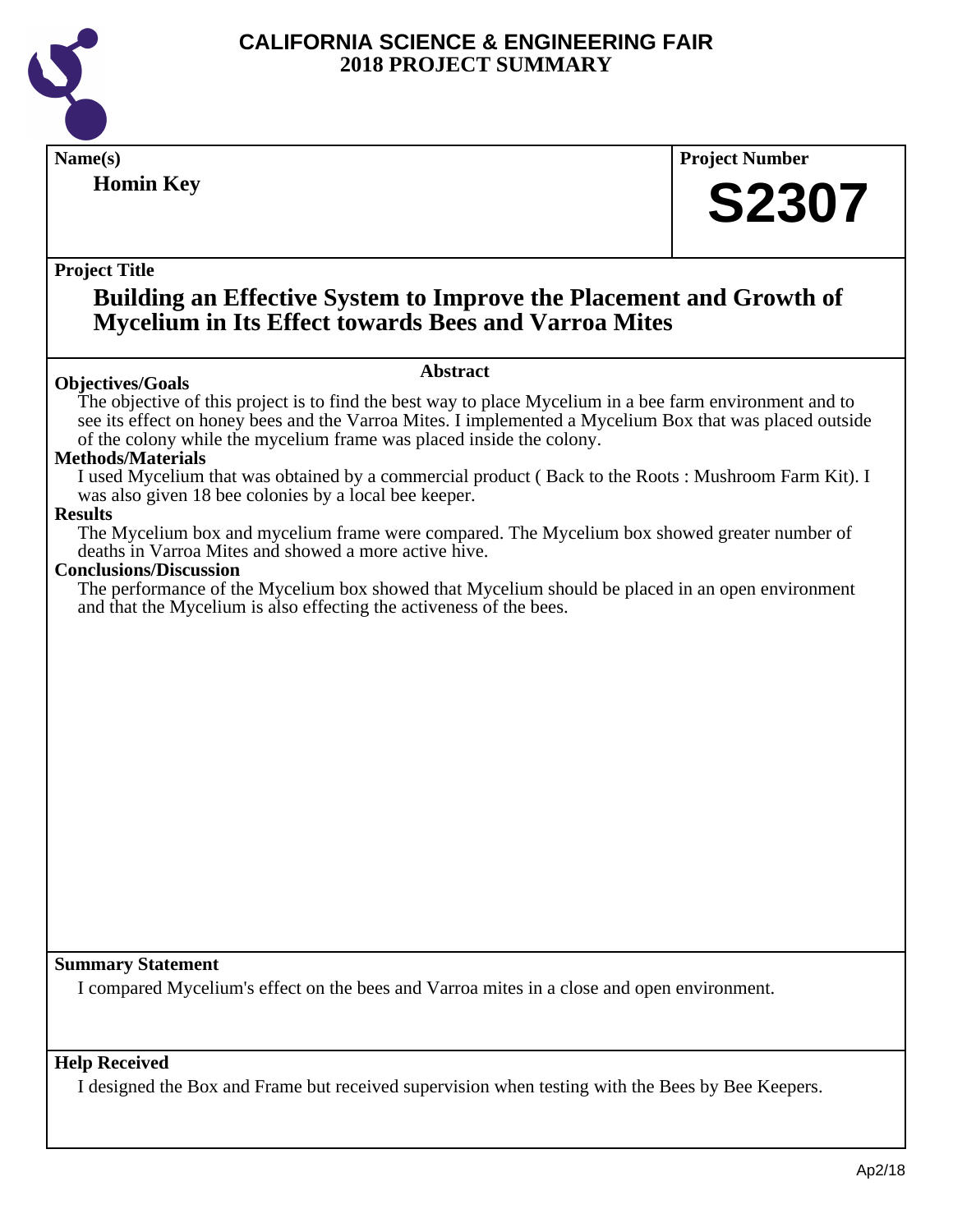

**Vivian T. La**

**Name(s) Project Number**

# **S2308**

#### **Project Title**

### **How Does the Temperature of Seawater Affect the Development Process of Sea Urchins?**

#### **Objectives/Goals**

#### **Abstract**

If the temperature of the sea water where the development process takes place is warmer, then there is higher possibility of sea urchin embryos going through each stage of growth up to the blastula stage.

#### **Methods/Materials**

I used live Strongylocentrotus Purpuratus sea urchin, found off the Western Coasts of North America, sea water, heating plate, refrigerator, petri dishes, potassium chloride, and pipettes to perform this experiment. I extracted the sea urchin gametes (eggs and sperm) by using potassium chloride, which stimulates the gonads,the reproductive organs, to start producing the eggs or sperm. I gathered the pure form of the gametes and put 160 eggs per petri dish, which contained sea water. Each petri dish is put into a different temperature condition.(37 C, 23 C, and 4 C) The eggs are fertilized and immediately put in their assigned temperature condition. Observations are recorded about every three hours for about a week.

#### **Results**

Many of the eggs in 37 C and 23 C groups not seem to continue with cell division and stop at the 1st cleavage of the fertilization process, no further progress was recorded after the 2-celled stage.The group at 4 C forms the early pluteus one week after fertilization, meaning it has passed through the 1st cleavage/cell division, 4-celled stage, 8-celled stage, and the blastula stage (256-celled stage).

#### **Conclusions/Discussion**

Based on my data and observations, I can conclude that my hypothesis was incorrect. The group of sea urchin zygotes that went through the process of fertilization at 4 C successfully reached the blastula stage. The groups at 23 C and 37 C did not seem to continue with the fertilization process and stopped at the 1st cell division. Warming temperatures affect the process of the Strongylocentrotus Purpuratus. California, a main area where these sea urchin are found, is also having a depletion of their kelp forest due to dead zones and pollution, limiting the supply of food for the adult and developing sea urchin. With the increase of ocean acidification, many developing sea urchins cannot form their skeletal systems due to the lack of calcium carbonate available This data can provide more points that can help the sea urchin populations that live in the kelps forests and are affected by other condition caused by temperature or directly by temperature.

#### **Summary Statement**

My project is about the effects of warming temperature conditions of the development of the Strongylocentrotus Purpuratus, a type of Pacific sea urchin species.

#### **Help Received**

I designed this experiment by myself and did my own research. I received assistance from CCRM OC labs to help with my data collecting and to carry out my method for the experiment.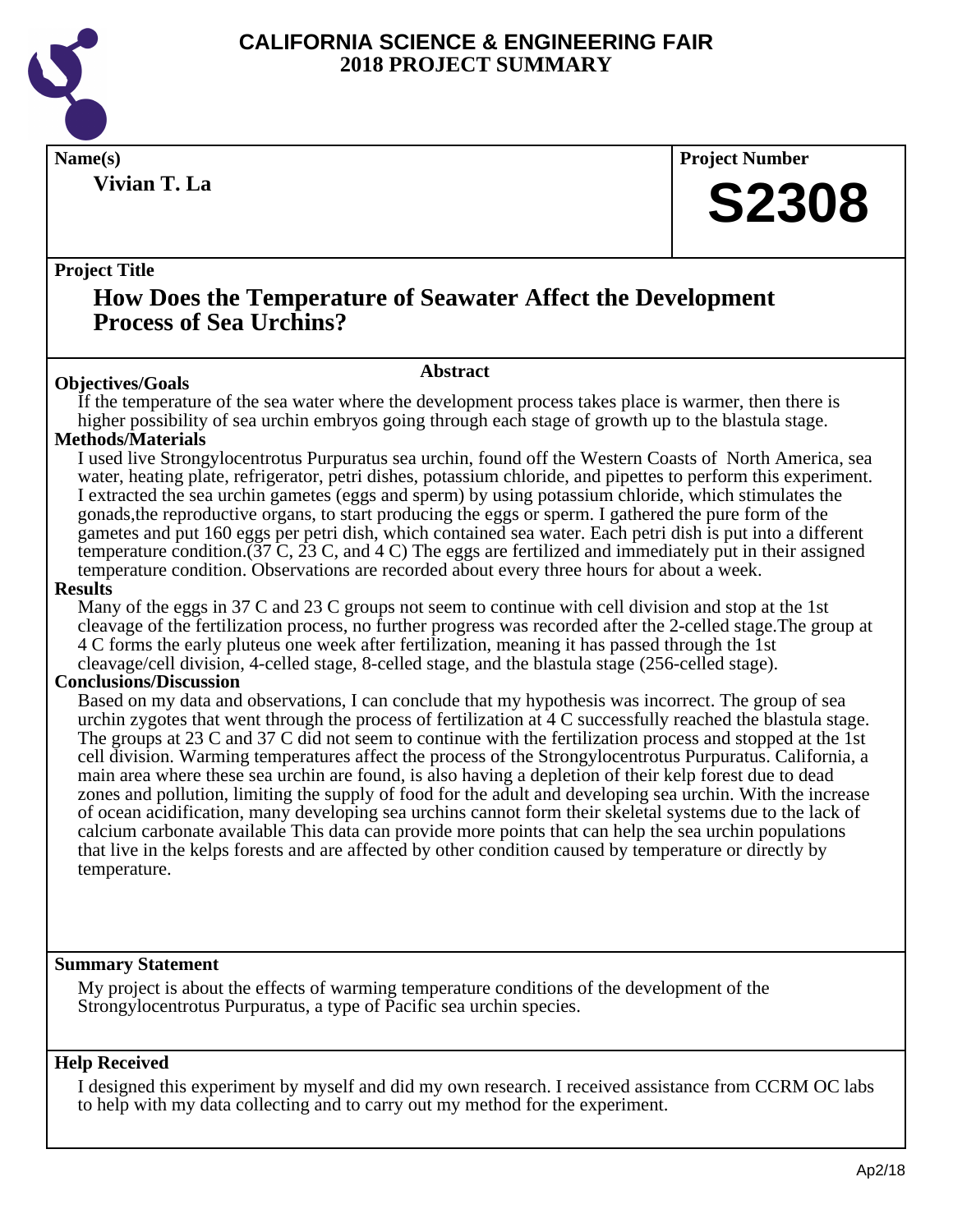

**Name(s) Project Number Haley J. Lopez**

#### **Project Title**

# **The Impact of a Caloric Restrictive Diet on Crickets**

#### **Objectives/Goals**

The objective of this experiment was to use crickets as models to investigate whether eating a caloric limited diet increased the lifespan of crickets compared to eating a normal or excessive amount of food. My hypothesis was that if a group of crickets were fed a deficient amount of food (referred to as Group 1), then this group would live longer than a group that was fed the normal amount and another group that was fed an excess amount (Group 2 and Group 3, respectively).

**Abstract**

#### **Methods/Materials**

The materials used were 24 crickets, a homemade cricket home, rice, water gels, and a plastic bag. The experimental design consisted of measuring how much rice crickets ate and then figuring out what was the least amount of food crickets can be fed; the crickets were then fed at one week intervals for one month.

#### **Results**

The results indicate that Group 1 had zero crickets left by one month, Group 2 had four and Group 3 had five crickets still alive. The results did not support my hypothesis because the group predicted to have the most crickets alive actually had all of them dead by the end of the trials. On the contrary, the results showed that the group of crickets that were fed in excess (Group 3) had the most crickets alive by the end of the trials.

#### **Conclusions/Discussion**

In conclusion, the results showed that a caloric restrictive diet doesn't always extend the life of an organism. By taking my experiment and applying it to our society one can speculate that by doing a restrictive caloric diet gradually can harm a person instead of helping them.

#### **Summary Statement**

This experiment focused on how a caloric restrictive diet can impact the lifespan of crickets.

#### **Help Received**

My chemistry teacher helped me further understand the concept of a caloric restrictive diet.

**S2309**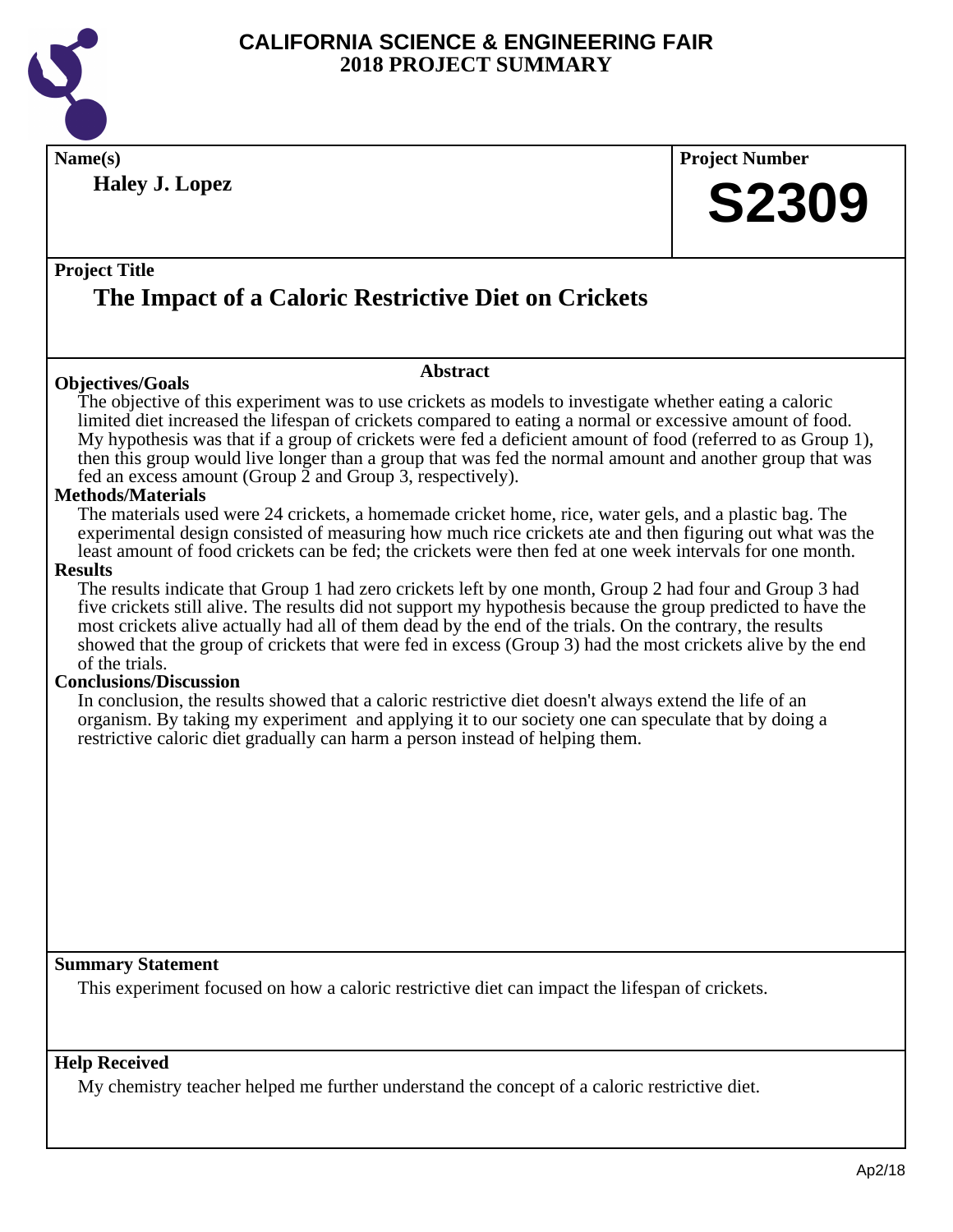

|                                                                                                                                                                                                                                                                                                                                                                                                                                                                                                                                                                                                                                                                                                                                                                                                                                                                                                                                                                                                                                                                                                                                                                                                                                                                                                                                                                                                                                                                                                                                               | <b>Project Number</b> |
|-----------------------------------------------------------------------------------------------------------------------------------------------------------------------------------------------------------------------------------------------------------------------------------------------------------------------------------------------------------------------------------------------------------------------------------------------------------------------------------------------------------------------------------------------------------------------------------------------------------------------------------------------------------------------------------------------------------------------------------------------------------------------------------------------------------------------------------------------------------------------------------------------------------------------------------------------------------------------------------------------------------------------------------------------------------------------------------------------------------------------------------------------------------------------------------------------------------------------------------------------------------------------------------------------------------------------------------------------------------------------------------------------------------------------------------------------------------------------------------------------------------------------------------------------|-----------------------|
| Dami Olatunji                                                                                                                                                                                                                                                                                                                                                                                                                                                                                                                                                                                                                                                                                                                                                                                                                                                                                                                                                                                                                                                                                                                                                                                                                                                                                                                                                                                                                                                                                                                                 | <b>S2310</b>          |
| <b>Project Title</b><br><b>Biting Back: Affordable Mosquito Control</b>                                                                                                                                                                                                                                                                                                                                                                                                                                                                                                                                                                                                                                                                                                                                                                                                                                                                                                                                                                                                                                                                                                                                                                                                                                                                                                                                                                                                                                                                       |                       |
| <b>Abstract</b><br><b>Objectives/Goals</b>                                                                                                                                                                                                                                                                                                                                                                                                                                                                                                                                                                                                                                                                                                                                                                                                                                                                                                                                                                                                                                                                                                                                                                                                                                                                                                                                                                                                                                                                                                    |                       |
| My research and experiment was based on creating an affordable way to mitigate the carriers of many<br>waterborne diseases - mosquitoes. I used materials available to the impoverished civilians of third world<br>countries. The test that I carried out at a research entomology lab was a solution to the problem posed; it<br>involved testing traps of different colors and sizes to lure harmful female mosquitoes.<br><b>Methods/Materials</b><br>Once in the trap, I employed homemade flypaper to immobilize the mosquitoes and prevent them from<br>laying eggs. In order to set up this experiment I built nine different prototypes of traps in three varying in<br>color and size to see which lured in the most mosquitoes. I then took the data I received from that<br>experiment and applied it to my phase two prototype - a red colored medium sized trap. I set up my new<br>red only trap with the flypaper along with a control - a medium red shell, and ran the test.<br><b>Results</b><br>Student t test results showed that there was a significant difference between the amount of mosquitoes<br>caught by the treated trap than by the shell resulting in a p value of 0.0209. The red treated trap caught<br>42.4%, while the shell only caught 6.06% of the mosquitoes flying in its enclosure.<br><b>Conclusions/Discussion</b><br>The data shows that my red medium sized trap, using homemade flypaper, worked and caught mosquitoes<br>at an efficient rate of 1 mosquito every 4 minutes and 30 seconds. |                       |
|                                                                                                                                                                                                                                                                                                                                                                                                                                                                                                                                                                                                                                                                                                                                                                                                                                                                                                                                                                                                                                                                                                                                                                                                                                                                                                                                                                                                                                                                                                                                               |                       |

I worked at an entomology lab called Sierra Research Laboratories, under the supervision of Dr. Bill Donahue and his team. I was sponsored by my biology teacher Victoria Acquistapace. My research paper was edited by my english teacher Rick Graham.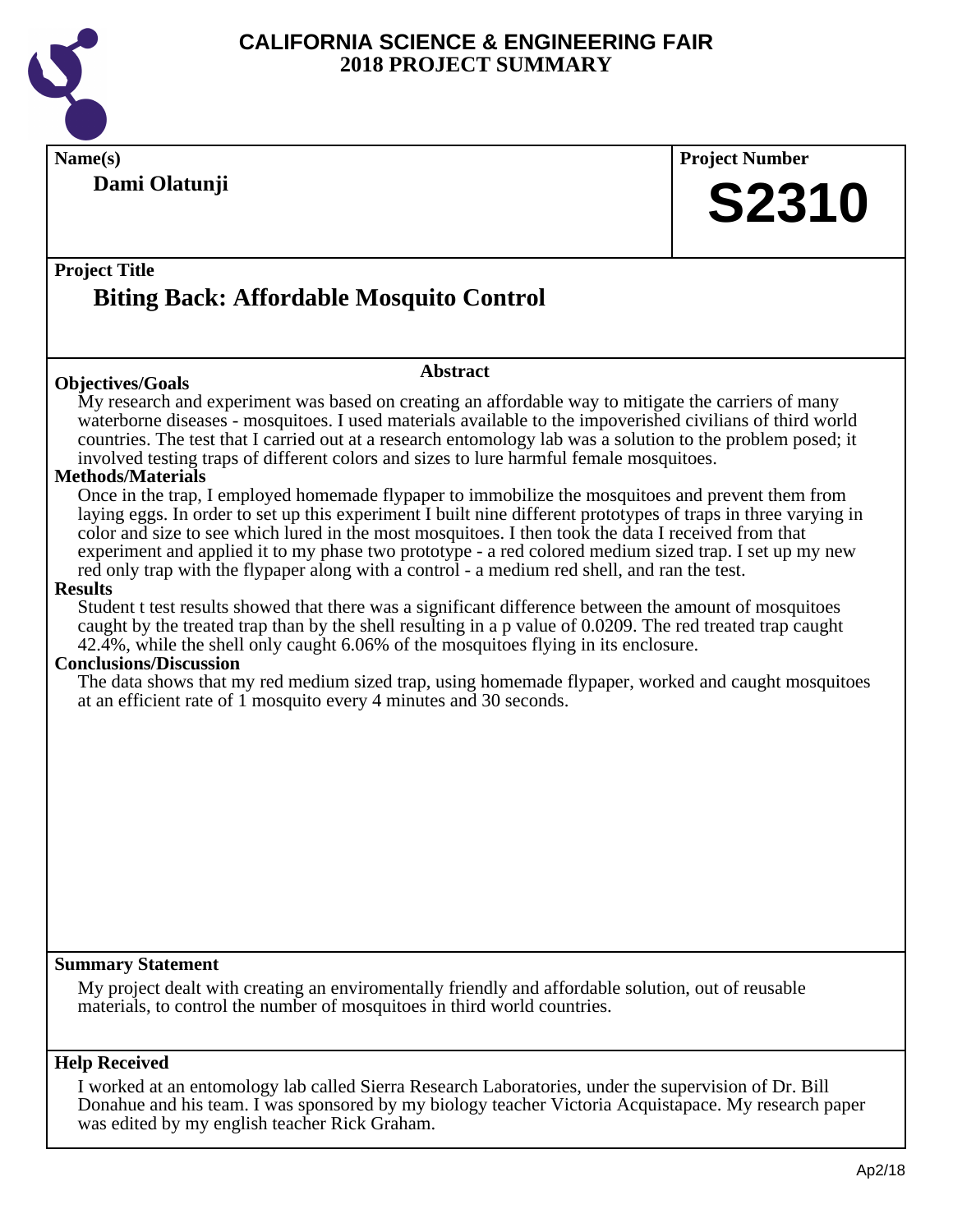

**Anushka Sanyal**

**Name(s) Project Number**

# **S2311**

#### **Project Title**

### **Effects on Learning/Memory of a Mutation in Da7: A Fruit Fly Homolog of the Alzheimer's Related Gene for the nAChR a7**

**Abstract**

#### **Objectives/Goals**

The purpose of this project is to test the effects on learning/memory and locomotion of a mutation of the gene D-Alpha 7 (Da7) (specifically the P-Delta-EY6 allele - PDEY6), a Drosophila melanogaster (fruit fly) homolog of the Alzheimer's Disease (AD) related human gene that encodes the Nicotinic Acetylcholine Receptor Alpha 7 (nAChR a7). My hypothesis was that the mutants expressing the Da7 PDEY6, which impedes the production of the fruit fly equivalent of the nAChR a7, will show a significant decline in learning/memory retention and locomotion, similar to the Amyloid-Beta Arc-42 (AB-42) mutants (AD model), when compared to flies that express the corresponding wild type (WT) receptor.

#### **Methods/Materials**

Drosophila stocks and care: Da7 PDEY6 as test subject, AB-42 as positive control, WT flies as negative control, Instant Drosophila Media, Appropriate Vials/Caps, Dissecting Microscope. For Olfactory Shock Learning: T-maze (self-built), Training Chamber (self-built), Shock - 60 volts/3.75 seconds, Odors - 3- Octanol and 4-Methylcyclohexanol (MCH).

#### **Results**

1. Climbing Assay Success Rates: PDEY6 -- 61.2%, AB-42 -- 60.2%, WT -- 79.5%

- 2. Short Term Memory Success Rates: PDEY6 -- 49%, AB-42 -- 46%, WT -- 81%
- 3. Long Term Memory Success Rates: PDEY6 -- 41.5%, AB-42 -- 39%, WT -- 78%
- 4. P-value for AB-42, PDEY6 consistently >90%
- 5. P-value for WT & AB-42/PDEY6 consistently less than 10^-6

#### **Conclusions/Discussion**

1. Hypothesis proven: PDEY6 (and AB-42) populations show ~40% decline in short/long term memory, ~23% deterioration in locomotion relative to the WT populations.

2. For both short and long term memory tests: The differences between the 3-week and 4-week flies not statistically significant; Additionally, no performance impact by odor

3. Additional "loss" of long term memory compared to short term for 15% of mutants, 5% of WT flies

4. Higher impact of lack of Da7 on memory/learning than climbing, which is expected

5. For AB-42 & PDEY6: Null hypothesis rejected - Strong relationship between mutants exists

6. For WT/AB-42 & WT/PDEY6: Null hypothesis accepted - Relationship between WT and mutants non-existent

7. These conclusions provide further motivation to study nAChR a7 and its potential for AD research.

#### **Summary Statement**

I proved that the lack of the Nicotinic Acetylcholine Receptor a7 equivalent in fruit flies drives an Alzheimer's Disease-like response, indicated by AD's primary symptoms: decline in memory retention and locomotive ability.

#### **Help Received**

I want to thank my mentor, Dr. Cuellar, for her support and input whenever I had inquiries regarding biological techniques and processes. I also want to thank Schmahl Science Workshops, which provided me with the necessary equipment and lab space for this project.